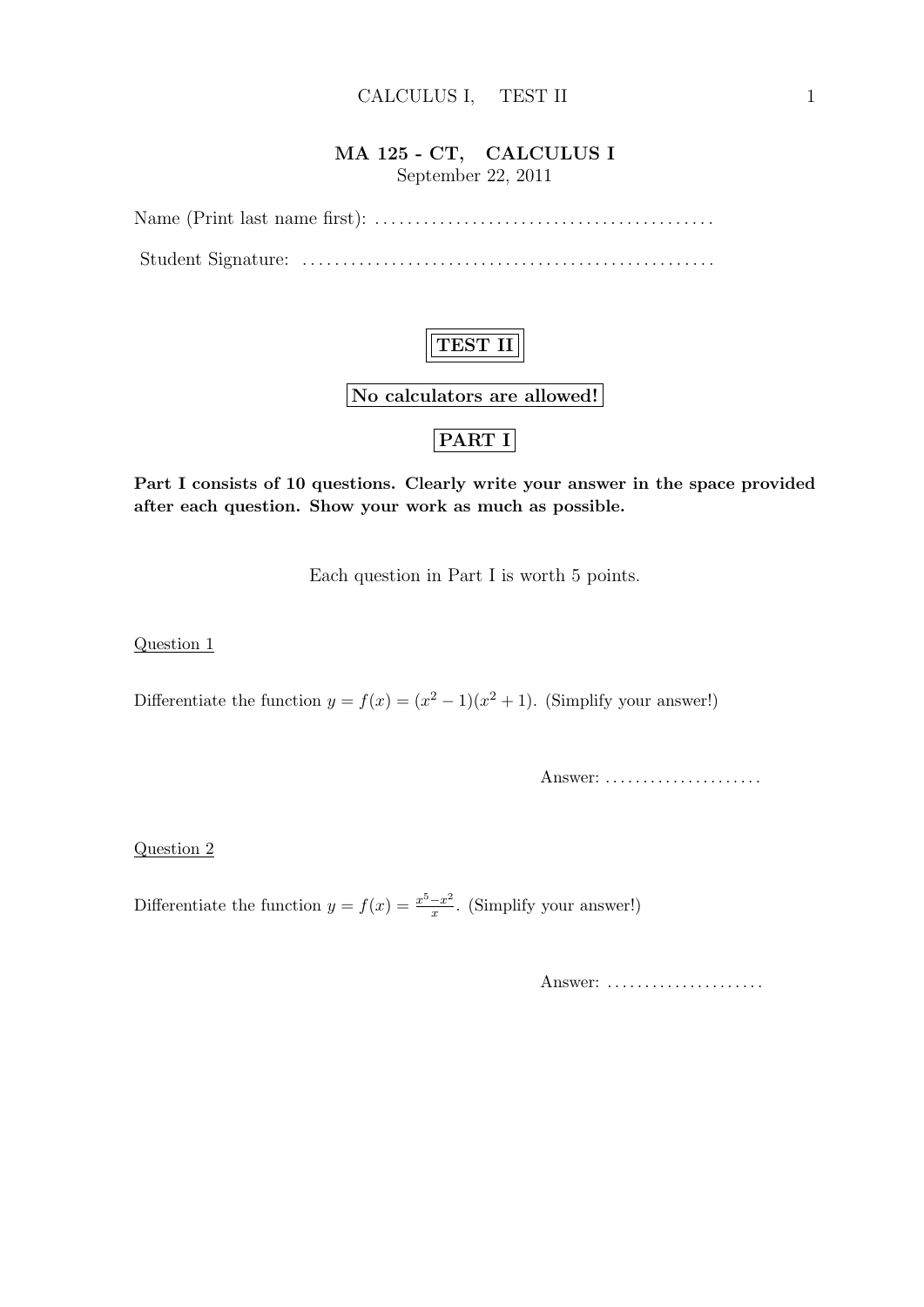#### Question 3

Find  $f'(x)$  if  $y = f(x) = x^2 \cos(x)$ .

Answer: ..................

#### Question 4

Differentiate the function  $y = f(x) = \frac{x^2+1}{x^2-1}$  $\frac{x^2+1}{x^2-1}$ . Simplify your answer!

Answer: ..................

#### Question 5

Differentiate the function  $y = f(x) = \tan(x^2)$ .

Answer: ......................

#### Question 6

Find  $y' = \frac{dy}{dx}$  if  $x^5 + y^5 = 5$ .

Answer: ......................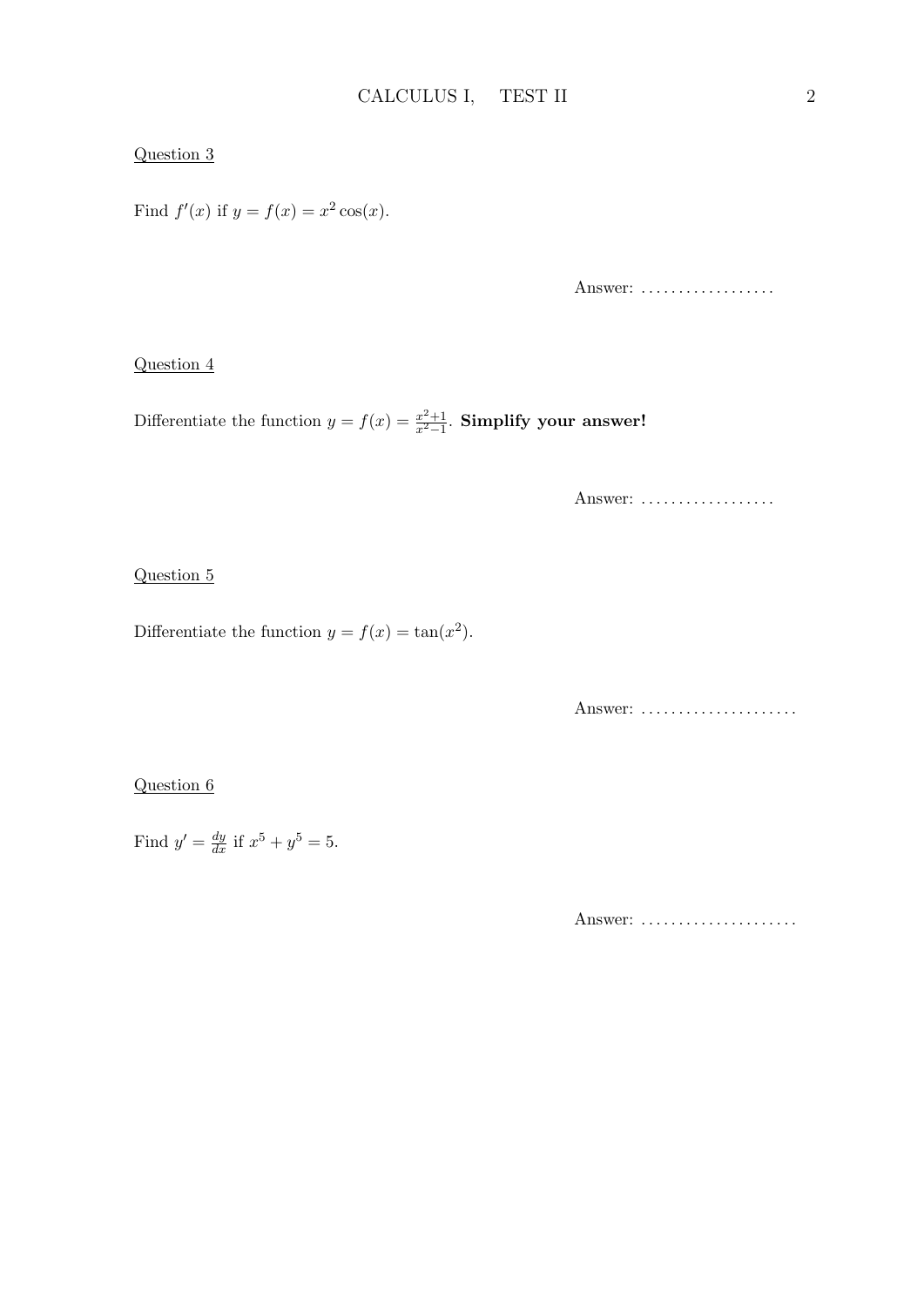#### Question 7

Question 8

Question 9

If  $A = \pi r^2$  is the area of a round disk of radius r, find  $\frac{dA}{dt}$  when  $r = 3$  and  $\frac{dr}{dt} = 2$ .

Answer: ......................

Find all values x in the domain of the function  $y = f(x) = (x^2 - 1)^2$  where the tangent line at the point  $(x, f(x))$  is horizontal.

Answer: ......................

Differentiate the function  $y = (3x^2 + x + 1)^5$ .

Answer: .....................

#### Question 10

If  $S(t) = (t^3 + 1)^2$  is the position of a particle at time t, find the velocity at time  $t = 1$ .

Answer: ..........................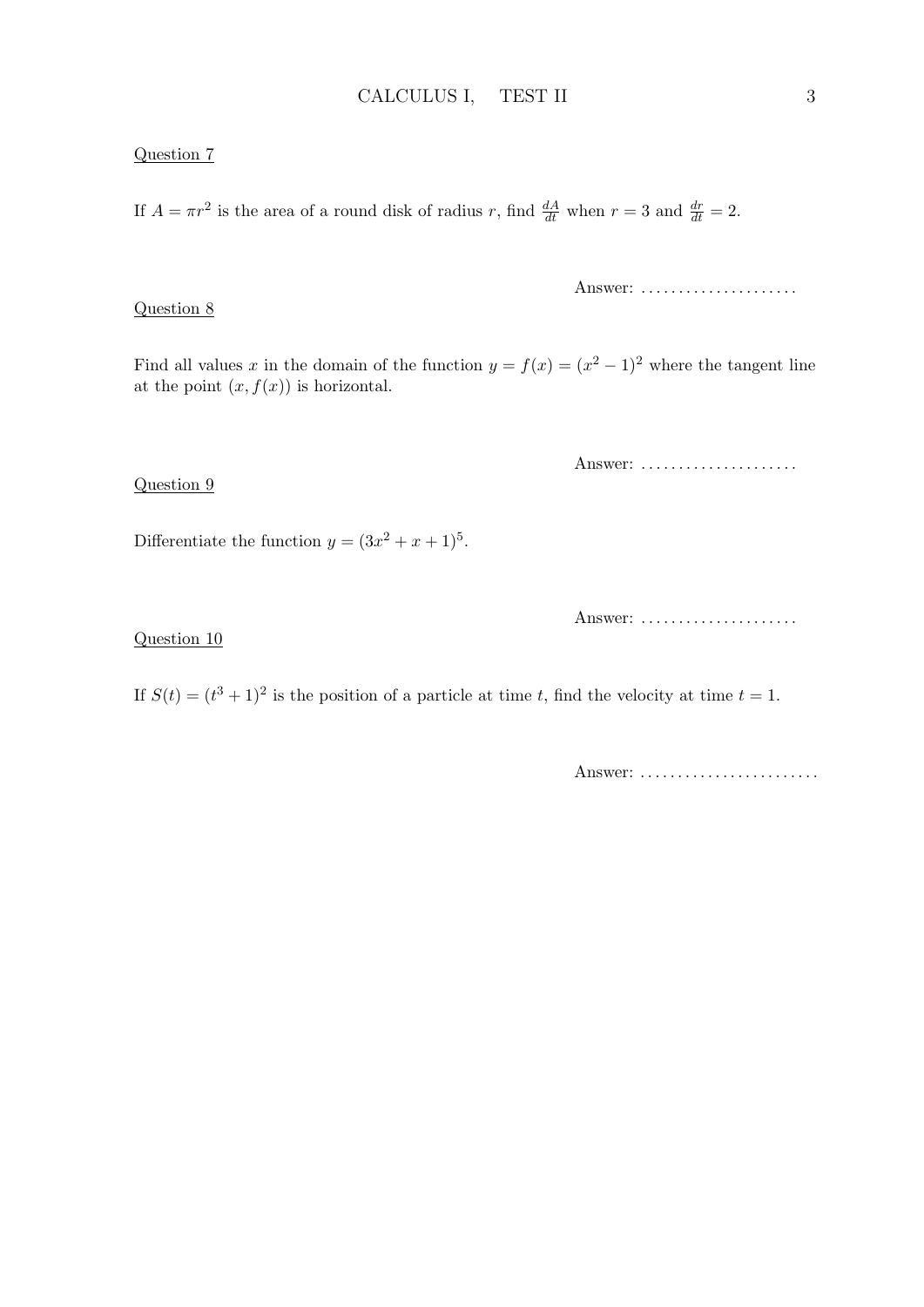### PART II

#### Each problem is worth 10 points.

Part II consists of 5 problems. You must show your work on this part of the test to get full credit. Displaying only the final answer (even if correct) without the relevant steps will not get full credit.

# Problem 1

Find the equation of the tangent line to the graph of the function  $y = f(x) = (x - 2)^3 x^5$  at the point with  $x = 1$ .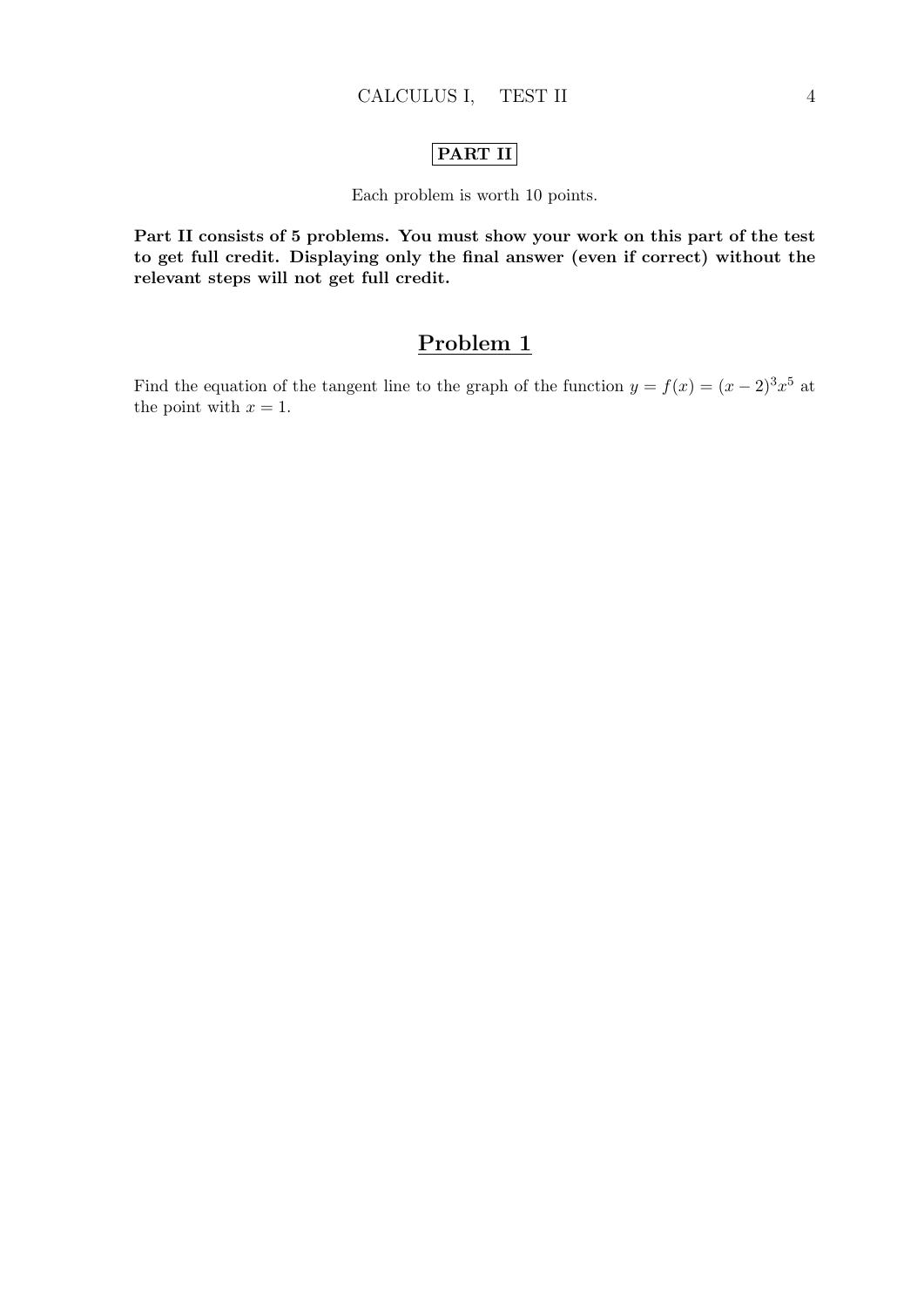Find y' if  $x^4 + y^4 = xy$ .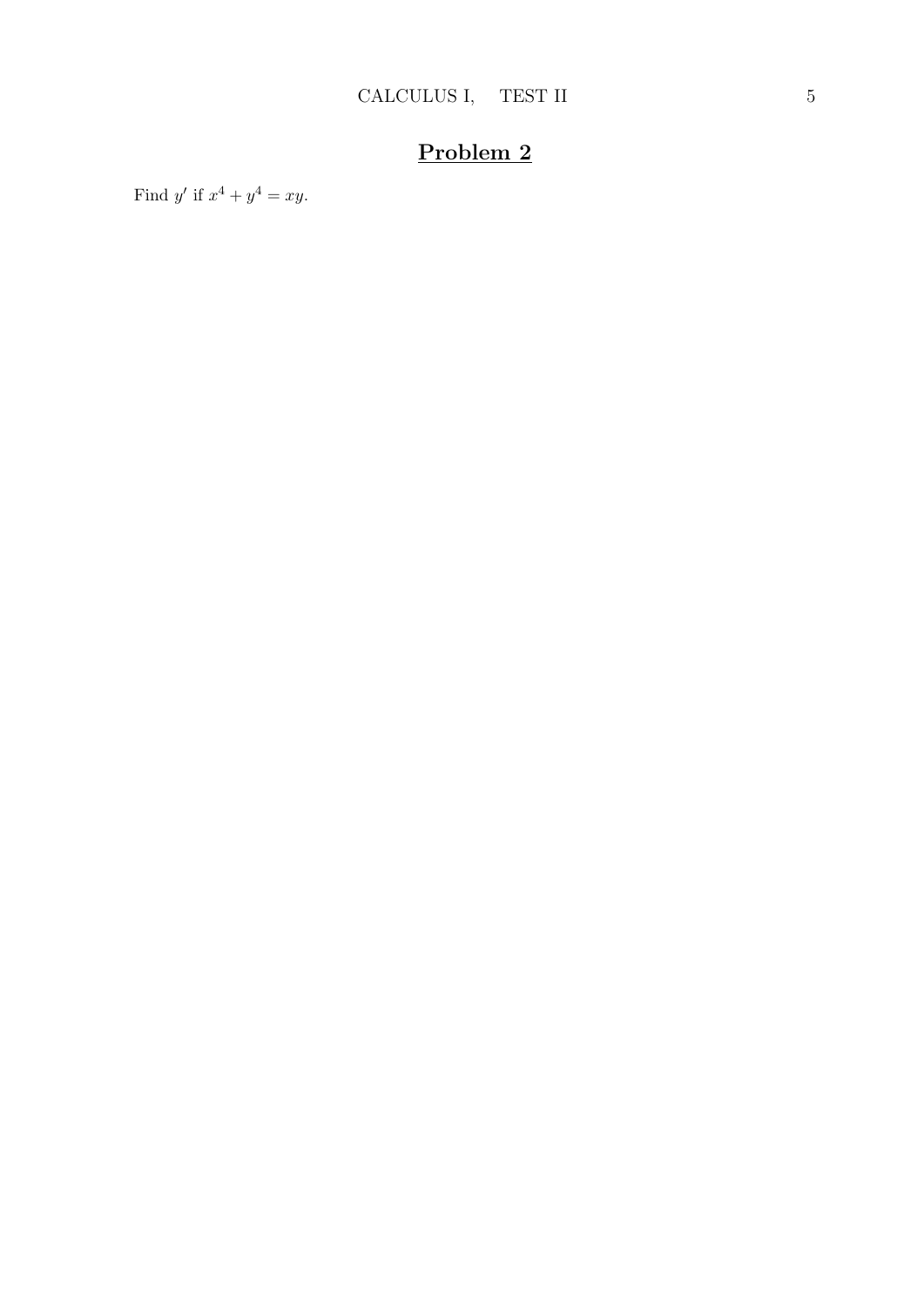Find all x-coordinates of points on the graph of  $f(x) = (x - 1)^5(x + 1)^7$  where the tangent line is horizontal. [Hint: factor the derivative.]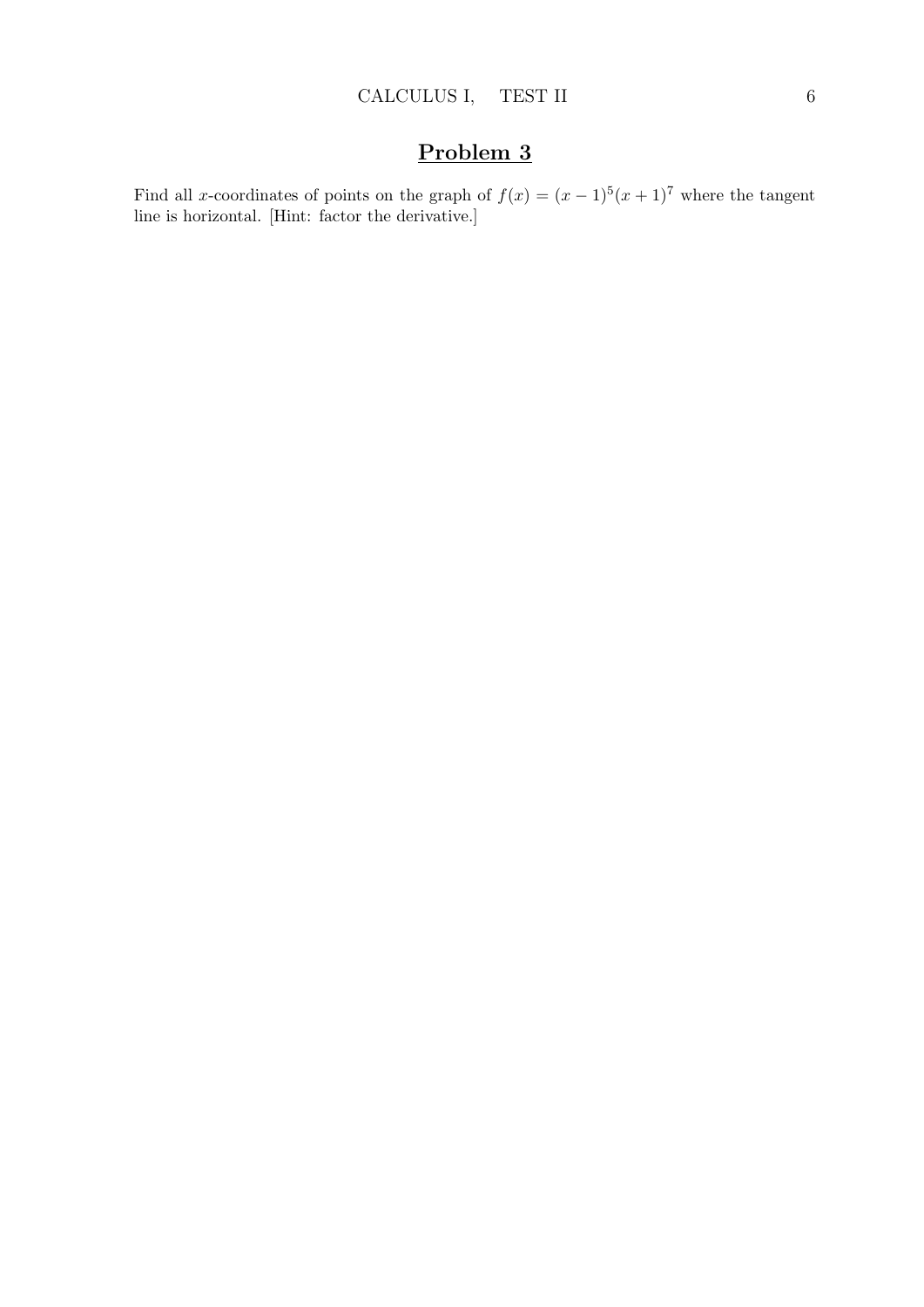Car A is speeding east away from an intersection at a speed of  $100 \, km/h$  while a police car is traveling south towards the same intersection at a speed of  $140 \, km/h$ . How fast is the distance between the two cars changing if car A is 5 km and car B is 12 km from the intersection?